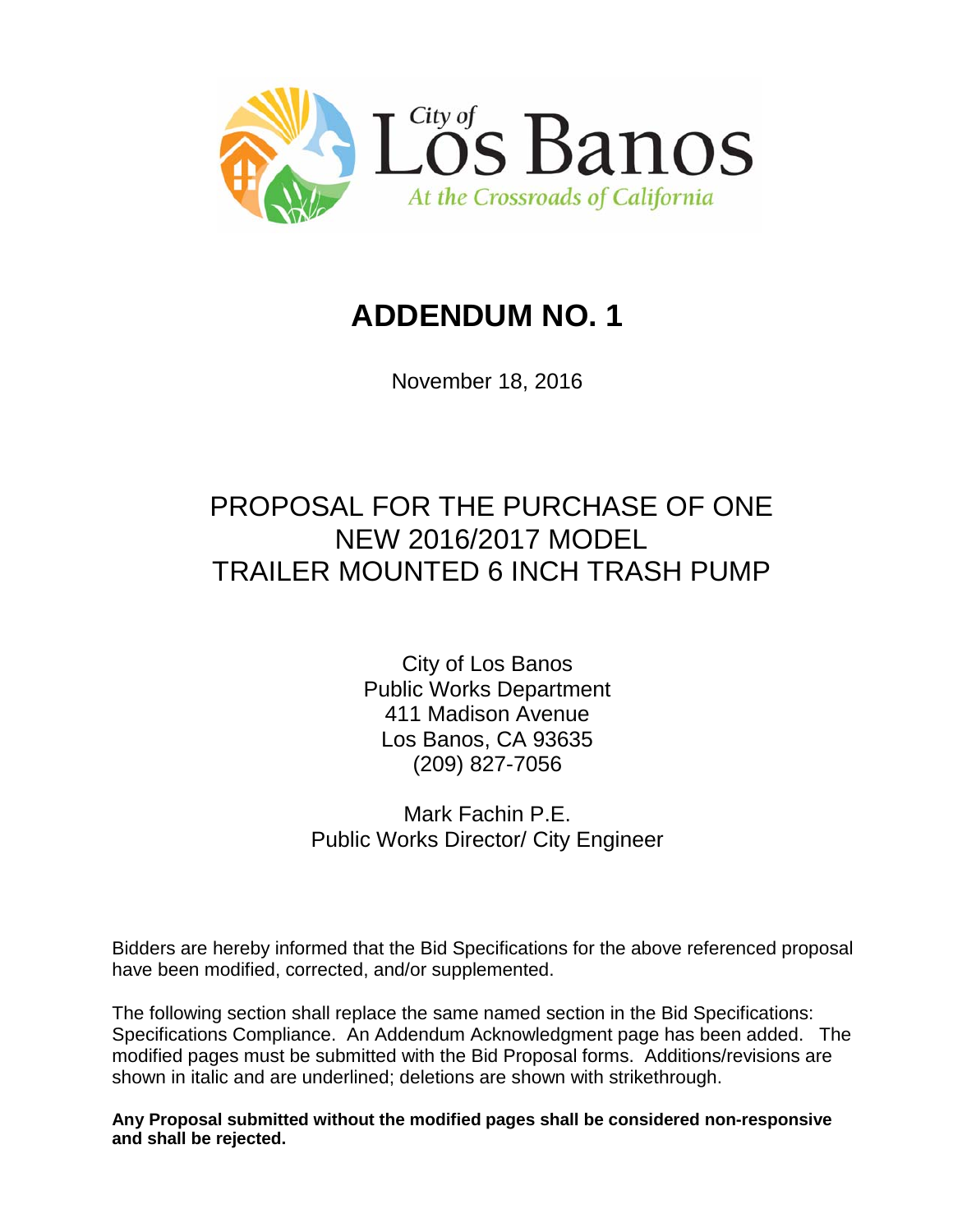# **Specifications Compliance**

The Bidder shall note their compliance with each specification in the box provided with an X or check mark. Each line item requires an X or check mark. **Any specification left blank shall be considered a nonresponsive Bid and will be rejected.** Any deviations from the specifications or where submitted literature does not fully support the meeting of the specifications, must be clearly cited and explained by the Bidder in the comment section following the specifications. The Owner will be responsible for determining specifications compliance.

#### **Yes No Each line specification requires checking either the Yes or No box**

- $\Box$   $\Box$  Pump supplied shall be the manufacturer's current production model and shall be bid with all of the standard equipment as specified in the manufacturer's printed literature. In addition, the pump shall include the equipment shown on the subsequent specifications, but may not be limited to said equipment.
- □ □ Bidder shall quote purchase price to include manufacturer's warranty for one (1) New 2016/2017 Model Trailer Mounted 6 Inch Trash Pump. The warranty shall commence upon acceptance of the completed equipment by the Owner.
- □ □ Bidder shall quote the price for the one (1) New 2016/2017 Model Trailer Mounted 6 Inch Trash Pump including eight percent (8%) sales tax, but excluding Federal excise tax. Bidder quote shall include delivery charges to the Owner.
- □ □ Pump must meet all current air quality standards, California Emission Control Regulations, all Federal Safety Standards, and Department of Motor Vehicle Regulations.
- □ □ Bid shall include estimated delivery date of the New 2016/2017 Model Trailer Mounted 6 Inch Trash Pump. The estimated delivery date shall be one hundred eighty (180) days or less from the date of bid award.
- □ □ In the event that the new pump has not arrived at the Owner facilities, 1015 F Street, Los Banos California, on or before the estimated delivery date, liquidated damages can be charged at the rate of one percent per calendar day of the unit price of the pump not delivered in accordance with the time specified on the bid proposal.

#### **CHASSIS**

*(All items in this section shall be "or equivalent")*

- **Yes No Each line item specification requires checking either the Yes or No box**
- 6 inch capacity pump *nominal and automatic self priming, handling sewage with solids up to 3.0 inches in diameter (Maximum capacity 2,290 USGPM)*
- $\square$   $\square$  Duel Floats to operate pump automatically
- *Lift capacity 25 feet (Maximum)*

#### **THIS PAGE MUST BE COMPLETED AND RETURNED WITH THE BID PROPOSAL**

### *ADDENDUM NO. 1*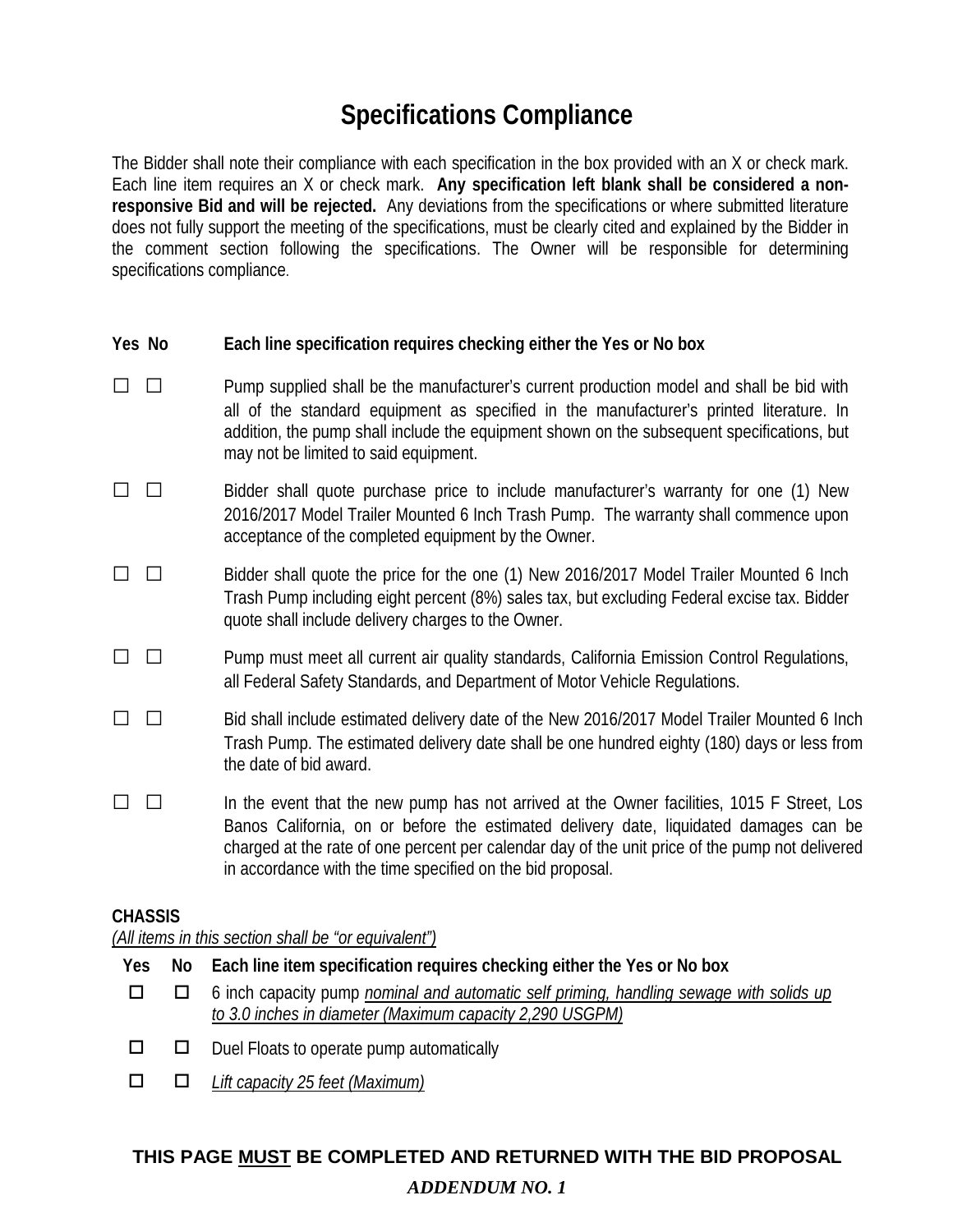### Specifications Compliance – Continued

| <b>ENGINE</b>   |                         |                                                                                                                       |  |  |
|-----------------|-------------------------|-----------------------------------------------------------------------------------------------------------------------|--|--|
| Yes             | No                      | Each line item specification requires checking either the Yes or No box                                               |  |  |
| □               | □                       | <b>Diesel</b>                                                                                                         |  |  |
| $\Box$          | □                       | 4 cylinders (minimum)                                                                                                 |  |  |
| $\Box$          | □                       | Base power 70 horse power (minimum)                                                                                   |  |  |
| $\Box$          | □                       | Cooling system - heavy duty, automatic shutdown/over temperature protection                                           |  |  |
| $\Box$          | □                       | Air filter - dry type, dual element, with restriction indicator                                                       |  |  |
| $\Box$          | □                       | Newest available Tier 4 final engine                                                                                  |  |  |
| <b>SAFETY</b>   |                         |                                                                                                                       |  |  |
| Yes             | No                      | Each line item specification requires checking either the Yes or No box                                               |  |  |
| $\Box$          | $\Box$                  | Guards - to reduce potential for injury-with locking enclosure that supports quiet running<br>and low operating noise |  |  |
| $\Box$          | □                       | At maximum capacity, sound levels to be at 80 Decibel or less at 30 feet (9 meters)                                   |  |  |
| $\Box$          | ◻                       | Safety decals - displayed in English and Spanish                                                                      |  |  |
| $\Box$          | □                       | Must be delivered with full tank of fuel                                                                              |  |  |
|                 | <b>OPERATOR STATION</b> |                                                                                                                       |  |  |
| Yes             | No                      | Each line item specification requires checking either the Yes or No box                                               |  |  |
| $\Box$          | □                       | Tachometer, engine oil, coolant, voltmeter, hour meter and fuel gauge                                                 |  |  |
| $\Box$          | $\Box$                  | Manuals and videos - (operator, service, parts and repair)                                                            |  |  |
| $\Box$          | $\Box$                  | Fire extinguisher - 5 lb ABC (mounted)                                                                                |  |  |
| <b>WARRANTY</b> |                         |                                                                                                                       |  |  |
| Yes             | No                      | Each line item specification requires checking either the Yes or No box                                               |  |  |
| $\Box$          | □                       | 5 year 3000 hour bumper to bumper with service mileage                                                                |  |  |
| □               | □                       | Service program (to service pump for duration of warranty)                                                            |  |  |
|                 | <b>EXTERIOR</b>         |                                                                                                                       |  |  |
| Yes             | No                      | Each line item specification requires checking either the Yes or No box                                               |  |  |
| $\Box$          | $\Box$                  | Manuals and videos - (operator, service, parts and repair)                                                            |  |  |
| $\Box$          | $\Box$                  | High output warning strobe light (mounted)                                                                            |  |  |
| $\Box$          | □                       | LED rear warning/signal lights                                                                                        |  |  |
| $\Box$          | □                       | Battery charger mounted in cabinet as back up                                                                         |  |  |

### **THIS PAGE MUST BE COMPLETED AND RETURNED WITH THE BID PROPOSAL**

#### *ADDENDUM NO. 1*